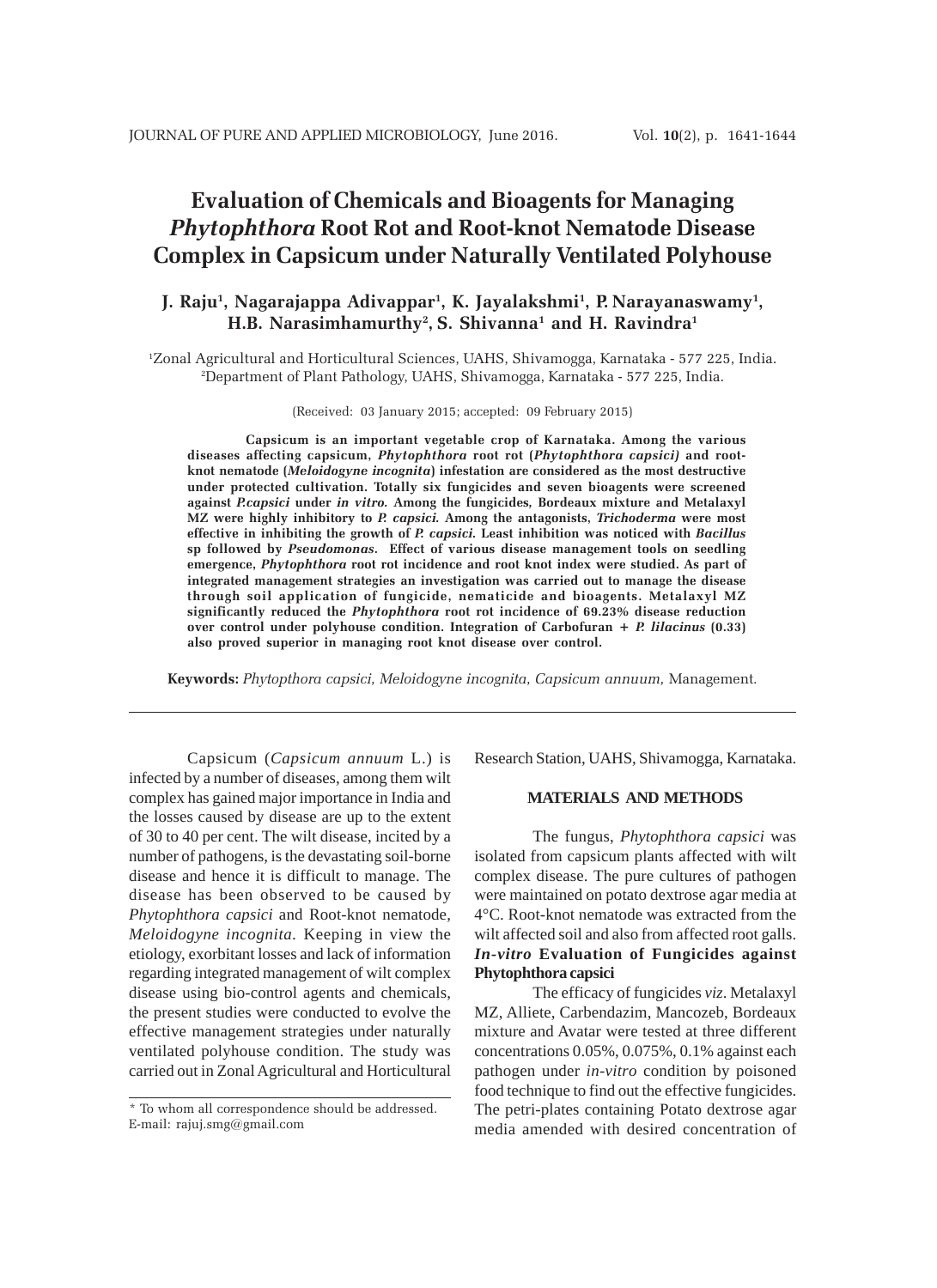fungicides were inoculated with 5 mm discs of pathogen and incubated with  $25\pm1\degree C$  temperature. The plates without any fungicides served as check. The radial mycelial growth was recorded in each treatment and percent inhibition over check was calculated.

# *In-vitro* **Evaluation of bioagents against Phytophthora capsici**

Seven Bioagents viz., *Bacillus subtillis, Psuedomonas fluorescens, Paecilomyces lilacinus, Trichoderma harzianum, T. viride, T. koningii* and *T. virens* were evaluated for their efficacy through dual culture technique. The bioagents and the test fungus were inoculated side by side on a single petridish containing solidified Potato Dextrose Agar. Five replications were maintained for each treatment with one control by maintaining only pathogen separately. The diameter of the colony of both bioagents and the pathogen was measured in two directions and average was recorded. The per cent inhibition of growth of the test fungus was calculated

# **Evaluation of chemicals and bioagents against capsicum wilt complex under polyhouse condition**

The fungicides found effective *in vitro* were tested *in vivo* as soil application to the plant. The studies were carried out in polyhouse. Treatments were imposed to the beds before sowing *viz*., Metalaxyl MZ (0.1%), Copper oxychloride (0.1%), Carbofuran (10g/plant), *P. lilacinus* (20g/plant), *T. harzianum* (20g/plant), *P. fluorescens* (20g/plant), Metalaxyl MZ (0.1%) +

Carbofuran (10g/plant), Metalaxyl MZ  $(0.1\%) + P$ . *lilacinus* (20g/plant), Metalaxyl MZ (0.1%) + *T. harzianum* (20g/plant), Metalaxyl MZ (0.1%) + *P. fluorescens* (20g/plant) and Carbofuran (20g/plant) + *P. lilacinus* (20g/plant). The antagonists (20 g each) were properly mixed with 1 kg FYM and then mixed with the top soil layer of plot. The observations on wilt incidence and RKI were recorded in each treatment.

# **RESULTS AND DISCUSSION**

#### *In vitro* **evaluation of fungicides against** *P. capsici*

The present investigation in Table 1 revealed that cent per cent inhibition of mycelial growth of *P. capsici* was recorded with Bordeaux mixture and Metalaxyl MZ at all tested concentrations which are followed by Avatar (75.89%) and Alliete (72.30%) at 0.1%. Least inhibition of 55.93 and 55.03 per cent was recorded in Bavistin and Mancozeb respectively. Similar observations have been recorded by Babadoost and Islam<sup>2</sup> with respect to metalaxyl MZ as highly inhibitory to the mycelial growth of *P. capsici* under in-vitro conditions<sup>3</sup>. Bordeaux mixture (1%), Blitox and Metalaxyl MZ which were found effective in inhibiting the growth and sporangial formation of *P. capsici* and *P. meadii*13,14,16*.*

## *In vitro* **evaluation of bioagents against** *P. capsici*

Efficacy of bioagents was studied under *in vitro* conditions by following dual culture method against *P. capsici* and the results are

| Fungicides       | Percent inhibition<br>Concentration (%) |                                    |               |                |               |  |  |  |
|------------------|-----------------------------------------|------------------------------------|---------------|----------------|---------------|--|--|--|
| Common name      | Trade name                              | 0.05                               | 0.075         | 0.1            | Mean          |  |  |  |
| Carbendizim      | Bavistin 50 WP                          | 55.75 (48.30) *                    | 55.93 (48.41) | 55.93(48.41)   | 55.87 (48.37) |  |  |  |
| Aliette          | Fosetyl 80 WP                           | 100.00(90.05)                      | 100.00(90.05) | 100.00 (90.05) | 100.00(90.05) |  |  |  |
| Metalaxyl MZ     | Ridomil 72WP                            | 100.00(90.05)                      | 100.00(90.05) | 100.00 (90.05) | 100.00(90.05) |  |  |  |
| Hexaconazole 4%+ | Avatar <sub>72</sub> WP                 | 58.99 (50.18)                      | 71.94 (58.01) | 75.89 (60.59)  | 68.94 (56.13) |  |  |  |
| Zineb $68\%$     |                                         |                                    |               |                |               |  |  |  |
| Dithane M45      | Mancozeb 75WP                           | 58.99 (50.18)                      | 44.42 (41.80) | 55.03 (47.89)  | 52.81 (46.61) |  |  |  |
| Bordeaux mixture |                                         | 55.03 (47.89)                      | 61.69 (51.76) | 72.30 (58.24)  | 63.00 (52.54) |  |  |  |
| Mean             | 71.46 (57.71)                           | 72.33 (58.26)                      | 76.52 (61.02) | 73.43 (58.97)  |               |  |  |  |
|                  | Fungicides $(F)$                        | Concentration $(C)F$<br>$\times C$ |               |                |               |  |  |  |
| $S.Em. \pm$      | 0.31                                    | 0.22                               | 0.55          |                |               |  |  |  |
| C.D @ 1 %        | 0.84                                    | 0.67                               | 1.46          |                |               |  |  |  |

**Table 1.** *In vitro* evaluation of fungicides against *Phytophthora capsici*

\*Figures in the parenthesis are arcsine transformed values

J PURE APPL MICROBIO*,* **10**(2), JUNE 2016.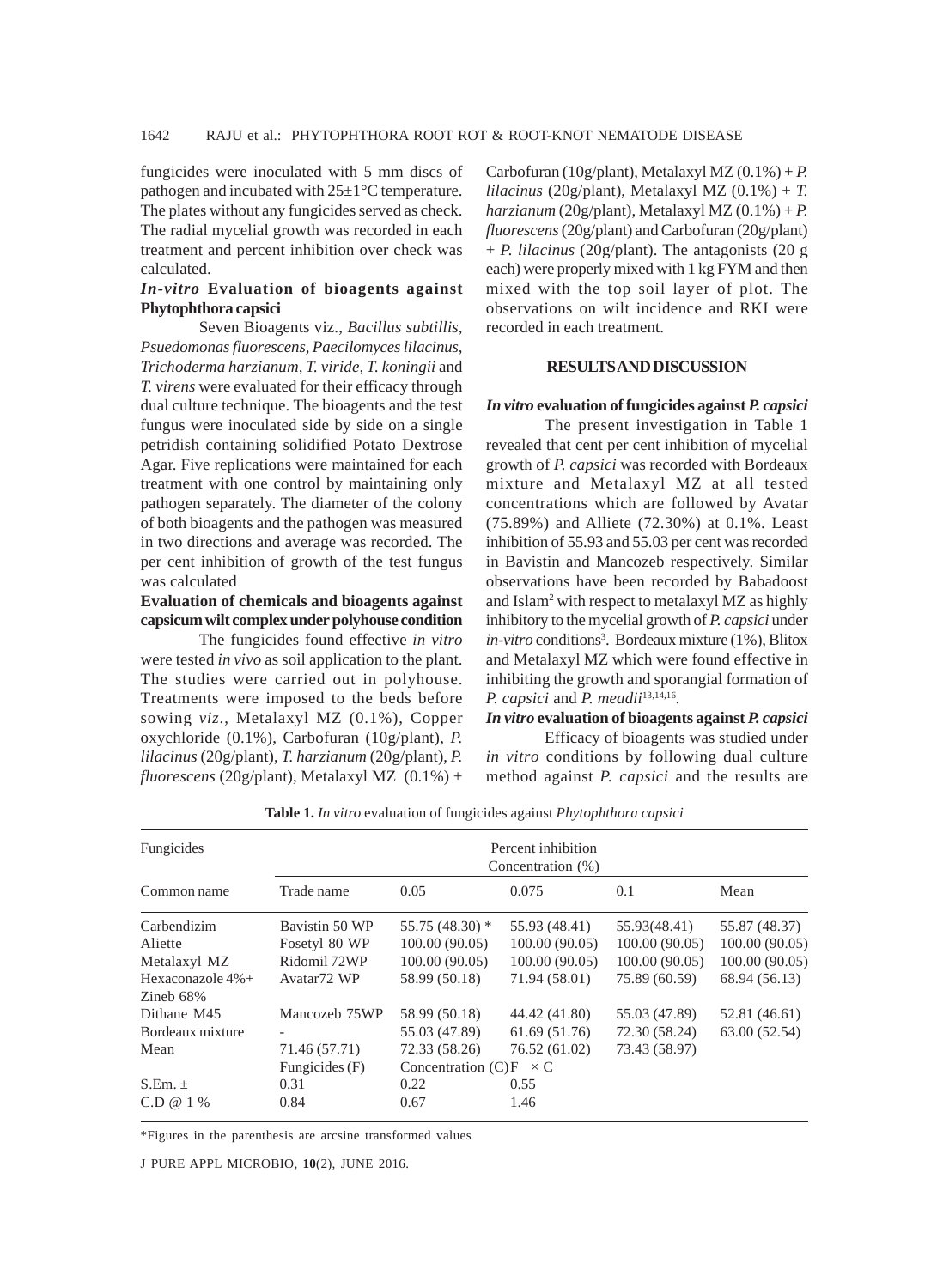| <b>Bioagents</b>          | Per cent inhibition |  |  |  |
|---------------------------|---------------------|--|--|--|
| Paecilomyces lilacinus    | 44.63 (41.94)*      |  |  |  |
| Trichoderma harzianum     | 100.00 (90.05)      |  |  |  |
| T. viride                 | 53.70 (47.15)       |  |  |  |
| <i>T. virens</i>          | 58.15 (49.71)       |  |  |  |
| T. koningii               | 48.15 (43.96)       |  |  |  |
| Pseudomonas fluorescens   | 57.86 (51.87)       |  |  |  |
| <b>Bacillus subtillis</b> | 45.19 (42.26)       |  |  |  |
| $SEm+$                    | 0.28                |  |  |  |
| CD@1%                     | 1.17                |  |  |  |

\*Figures in the parenthesis are arcsine transformed values

**Table 2.** *In vitro* evaluation of bioagents against *Phytophthora capsici*

presented in Table 2. There was significant difference among all the tested bioagents. *Trichoderma harzianum* (100%) was significantly superior in inhibiting the mycelial growth of *P. capsici* followed by *T. virens* (58.15%), *P. fluorescens* (57.86%) and *T. viride* (53.70%). Further, *T. koningii* (48.15%), *Bacillus subtilis* (45.19%) and *P. lilacinus* (44.63%) remained on par with each other in inhibition. Inhibition of mycelial growth was recorded in *P. fluorescens* (43.81%). This has been reported by many workers8,10.The antagonism of *Trichoderma* spp. against many fungi is mainly due to production of acetaldehyde13. This may also be the reason for

**Table 3.** Evaluation of Chemicals and Bioagents against *Phytophthora capsici* and *Meloidogyne incognita*

| S.<br>No.       | Treatments      | % seedling<br>emergence | % Increase<br>over<br>Control | % disease<br>incidence | % disease<br>reduction<br>over control | Nematode<br>Population |        | RKI<br>$(0-5)$ |
|-----------------|-----------------|-------------------------|-------------------------------|------------------------|----------------------------------------|------------------------|--------|----------------|
|                 |                 |                         |                               |                        |                                        | Initial                | Final  |                |
| T1              | Metalaxyl MZ    | 74.93                   | 39.62                         | $18.02(25.13)*$        | 69.23                                  | 905.33                 | 815.67 | 4.00           |
| T <sub>2</sub>  | <b>COC</b>      | 72.67                   | 35.40                         | 25.50 (30.35)          | 56.45                                  | 881.40                 | 791.40 | 4.00           |
| T <sub>3</sub>  | Carbofuran      | 76.93                   | 43.35                         | 37.40 (37.72)          | 36.13                                  | 757.00                 | 466.67 | 2.67           |
| T <sub>4</sub>  | P. lilacinus    | 76.00                   | 41.61                         | 27.07 (31.37)          | 53.78                                  | 610.00                 | 220.00 | 1.00           |
| T <sub>5</sub>  | T. harzianum    | 77.67                   | 44.71                         | 21.29 (27.49)          | 63.65                                  | 655.60                 | 345.60 | 1.67           |
| T <sub>6</sub>  | P. fluorescens  | 78.89                   | 46.98                         | 27.43 (31.60)          | 53.15                                  | 745.17                 | 435.17 | 2.00           |
| T7              | $T1+T3$         | 76.83                   | 43.16                         | 18.22 (25.28)          | 68.89                                  | 720.00                 | 258.33 | 2.67           |
| T <sub>8</sub>  | $T1+T4$         | 76.67                   | 42.85                         | 20.31 (26.80)          | 65.31                                  | 606.00                 | 294.67 | 1.33           |
| T <sub>9</sub>  | $T1+T5$         | 75.55                   | 40.77                         | 16.20(23.75)           | 72.34                                  | 660.77                 | 350.33 | 1.67           |
| T <sub>10</sub> | $T1+T6$         | 73.80                   | 37.51                         | 20.07 (26.63)          | 65.73                                  | 737.00                 | 427.00 | 2.00           |
| T <sub>11</sub> | $T3+T4$         | 73.33                   | 36.64                         | 35.77 (36.75)          | 38.92                                  | 650.00                 | 205.00 | 0.33           |
| T <sub>12</sub> | Control         | 53.67                   | $\overline{\phantom{a}}$      | 58.40 (49.86)          |                                        | 920.67                 | 975.33 | 5.00           |
|                 | $SEm. \pm 0.19$ |                         | 1.42                          |                        |                                        |                        | 0.22   |                |
| CD@5%           |                 | 0.56                    |                               | 4.20                   |                                        |                        |        | 0.65           |

\*Figures in the parenthesis are arcsine transformed values

antagonistic effect of native isolates of *Trichoderma* against *P. capsici*. The antagonistic nature of *Bacillus subtilis* and *Pseudomonas* sp6 . Similar results were observed in the efficacy of *Trichoderma* spp. and *Pseudomonas* spp. against the pathogen *P. capsici*<sup>1, 2, 11</sup>.

**Evaluation of chemicals and bioagents against capsicum wilt complex under polyhouse condition**

The data presented in Table 3 also revealed that, highest percent seedling emergence over control were recorded in *P. fluorescens* (46.98%), *T. harzianum* (44.71%), Carbofuran  $(43.35\%)$  and Metalaxyl MZ + Carbofuran  $(43.16\%)$ treatments respectively. Further, Metalaxyl MZ (69.23), Metalaxyl MZ + Carbofuran (68.89%),

Metalaxyl MZ + *P. fluorescens* (65.73%) and Metalaxyl MZ + *P. lilacinus* (65.31%) showed higher disease reduction over control respectively. The integration of biocontrol agents with Metalaxyl MZ resulted lesser disease incidence. Integration of Carbofuran + *P. lilacinus* (0.33) recorded less gall index of 0.33 followed by *P. lilacinus* (1.00). Further, *T. harzianum* and Metalaxyl MZ + *T. harzianum* showed 1.67 gall index compared to control (5.00 RKI). The present findings are supported by earlier works wherein integration of bio-control agents with fungicides and nematicides gave significantly higher disease control in several crops than that obtained either by bio-control agent or by fungicide or by

J PURE APPL MICROBIO*,* **10**(2), JUNE 2016.